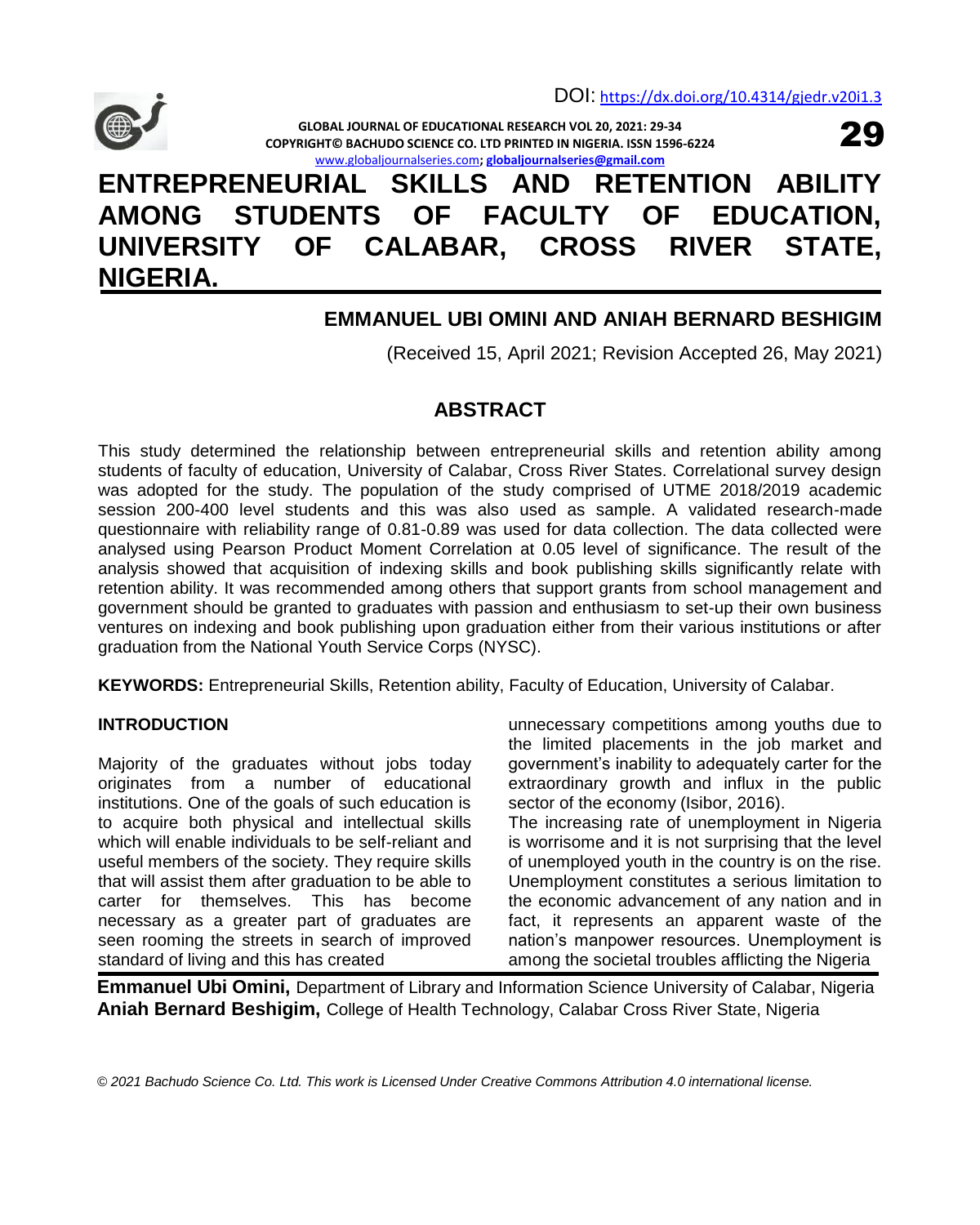## **30 EMMANUEL UBI OMINI AND ANIAH BERNARD BESHIGIM**

nation. The adverse consequence of soaring unemployment rate on the domestic economy of the state under study cannot be quantified. The availability of the human resources when exploited can be a vehicle to economic development. But, if otherwise, it can exert negative influence on the economy. The consequence of utilized large quantum of human resources in Nigeria and Cross River State in particular, due to the unavailability of paid employment and self-employment has continued to generate great deal of general insecurity among youths. The implications as observed in the economy of the state is evidenced in the lack of cottage industries and small business to cater for the increasing number of graduates usually engineered by self-employment drives. Hence, the state is often referred to as the civil servants' state.

The apparent high rate of unemployment and its attendant accumulation of poverty may account for youths' restiveness in various communities. It is assumed that most antisocial activities including rustiness, thuggery, militancy, armed robbery, kidnaping, political-ethnic conflicts, insurgency and other societal decadence in Nigeria are traceable to the increasing youth unemployment. Statistics on unemployment made available by the National Bureau of Statistics (NBS, 2020) indicate that unemployment level has escalated from 23 percent in Q3 2018 to 27.9 percent in Q2 2020. Most of the factors causing these increase ranges from slow economic growth, low level of industrialization, lack of national labour policies, etc. The report further revealed that unemployed young adults in the bracket of 15-24 years (41%) are most affected and majority of undergraduates falls within this category. On the basis of gender, 23 percent males in the labour force are unemployed while females account for 32 percent. This is quite disturbing because the degree of joblessness is a reflection of the position of a nation's economy and growth indices.

This level of education is anticipated to equip students with necessary skills for the labour market to absorb. However, these students after graduation becomes unemployed and may not have retained the skills being taught in school. This may be as a result of the fact that the curriculum is more centered on government paid jobs rather than skills for self-employment. The rising joblessness among students during and after graduation has posed an enormous problem

not only to the Nigerian government but Cross River State in particular which has led students to indulging in cultism, kidnapping, female prostitution among others. Its impact has been felt more by the youths.

The educational system in Nigeria is structured on certificate acquisition rather than practical skills thereby leading to rural-urban migration for greener pasture. This rush has led to the profligacy of the rate of unemployment. In response to the high unemployment rate of students after graduation, the National Council on Education gave approval for a review of curriculum content as released through National Bureau of Statistics (2012). This new curriculum referred to as, "Curriculum 2007", became operational from September 2011 and comprises trade/entrepreneurship subjects of which every university school student must compulsorily offer before graduation.

The strategic intention of government was to train students on how to bring out the entrepreneurship prospects right from university so that after leaving school, they could start up their own ventures rather than wait for paid employment. The rationale for entrepreneurial skills was to equip students with the ability needed to create jobs, become self-reliant and be able to retain the skills being acquired. This will increase students' desire to learn and retain various skills, generate potentials to explore both their individual business capabilities and also venture into other business ventures as so desires. Zhou and Xu (2012) argued that with a glut of graduates facing growing competition in a tough job market, entrepreneurial skills are being presented as one possible solution. According to Eke, Igwesi and Orji (2011), entrepreneurial skills is a programme that inculcates creative innovative, productive and managerial skills needed in business enterprises for self-reliance and national development. Entrepreneurship is crucial ingredient towards economic growth and job creation (Marshall & Samuel, 2006).

University institutions have designed different skill-based courses and training through which they could acquire proficiencies in setting up their own businesses and also have at the back of their hand the intent of establishing their own business after graduation. This will create a mind-set on students that after graduation they are required to retain the various skills already acquired rather than waiting for several years after graduation in search of government paid jobs.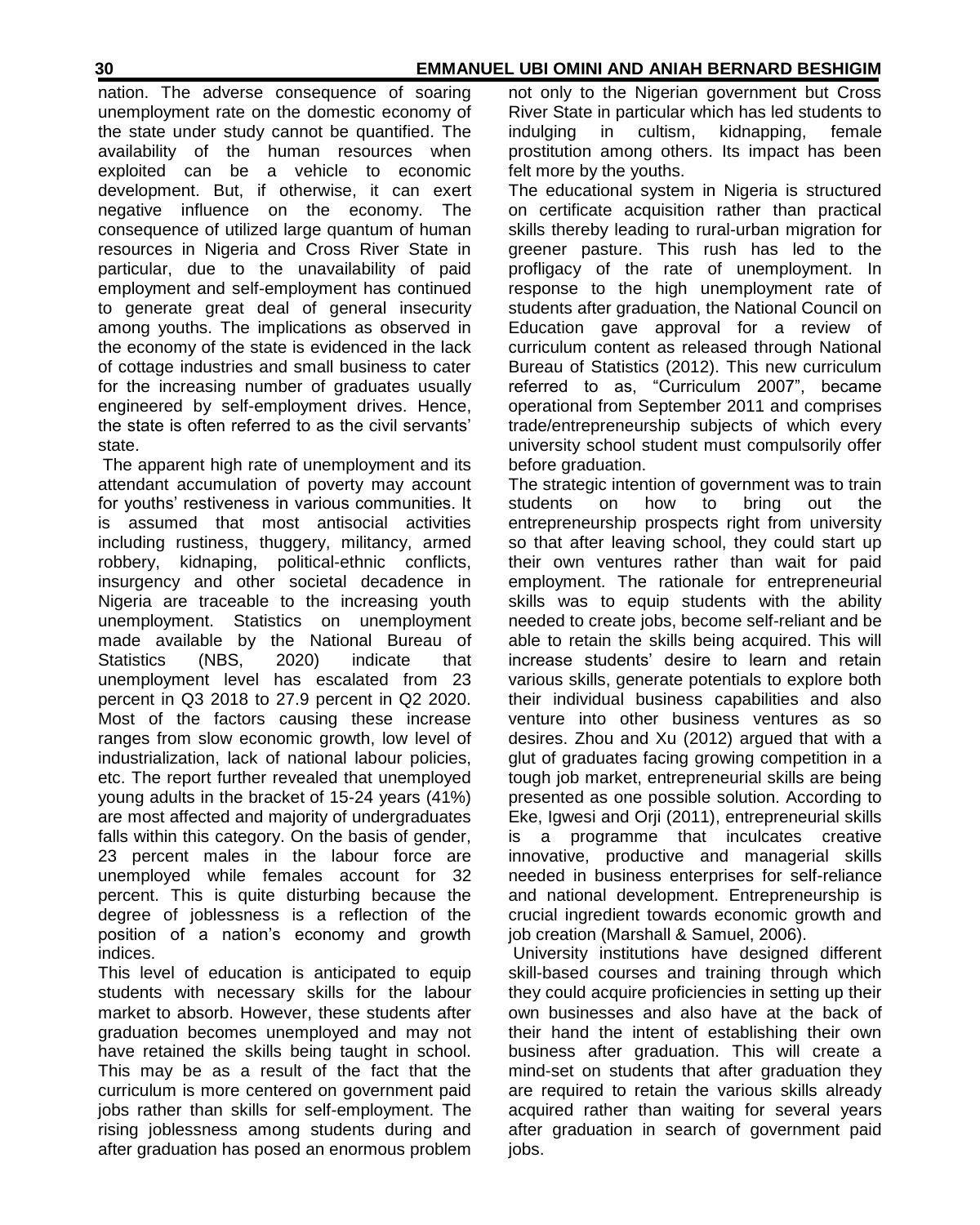#### **ENTREPRENEURIAL SKILLS AND RETENTION ABILITY AMONG STUDENTS 31**

In line with this, the University of Calabar has put in place several entrepreneurship development programmes, including the introduction of entrepreneurship courses and the establishment of entrepreneurship centres in various departments in the university in order to train aspiring entrepreneurs and the faculty of education students are amongst these beneficiaries. For instance, library and information science department courses such as indexing and book binding, computer operation, information brokerage, book publishing, reprography, etc are meant to train students on various skills for self-reliance. The aim of such programs was to impact skills, attitudes, aspirations and competencies mostly among students before graduation, to enable them practice entrepreneurship and create jobs for themselves even when they are still in school as well as help generate employment for others.

Many students though possess business ideas but lack the capacity and ability to turn their thoughts into viable business ventures. Skills on indexing and book publishing are curriculum courses offered in the department of library and information geared towards entrepreneurial opportunities in academic institutions (Ikegwu, 2014; Onuoha 2013; Samian & Buntat, 2012). Students can index for some libraries, work as freelancers while some are hired by authors, book publishers and some independent businesses which manages the production of books. Issa, Uzuegbu and Nwosu (2014) study on the opportunity to venture into entrepreneurship as an indexer. The study revealed significant relationship between acquisition of indexing skills and entrepreneurial retention ability. One can become a book publisher, an editor or a reference book critic and providing indexing services for a fee to libraries and organisations that requires such services.

With proper skills in book publishing, students can be better disposed to undertake ventures in book publishing. The book publishing skills can be e-mail publishing also known as newsletter publishing where news items, articles and short newsletters are sorted out and sent to clients' email box; and web publishing where students can provide original content on the internet to users for a fee. The process involves building and uploading websites, updating the associated webpages and posting content to webpages online while desktop publishing involves the creation of documents using page layout skill on a computer for print. Desktop publishing

generates layouts through the use of software that produces typographic quality text and images. Students can acquire these skills thereby make out a living for themselves. Batthini (2012) asserted that book publishing and printing, book distribution agency, periodical subscription agency, newspaper dealership, book shop, binding workshops, reprographic services, etc. are all library entrepreneurs where interested graduates may explore the possibilities to start a new venture, become successful and fulfil their entrepreneurial dreams.

Studies have shown that skill acquisition is the most critical factor in the utilization of entrepreneurship opportunity for self-employment in the wake of Covid-19 pandemic ravaging the entire society where job retrengments are eminent (Ekpe 2012). Entrepreneurial skill acquisition could not lead to self-employment practice without considering entrepreneur's characteristics or attitudes such as selfmotivation and attitude. In the study by Zhang (2013), revealed that indexing skills directly relates with entrepreneurial retention ability. Skill has been identified as one of the most important alternatives required to become successful as an entrepreneur. Retention ability is a key concept when it comes to understanding the reason for individual's careers. This is particularly true for explaining the decision to set up new venture, where the retention ability has been considered a chief element. The decision to start a new business is usually assumed to be planned for some time and then preceded by the retention ability to actually replicate what you have learnt in the past.

Nevertheless, in some cases, the retention ability of these skills is a strong predictor of actual behaviour of interest in the skills being acquired; the decision and choice to become an entrepreneur and careful planning and thinking process which requires highly retention abilities. The stronger you retain, the more possible to sustain a business, hence the more likely that the intention will become a catalyst for action.

The focus of this study therefore, is to find out relationship between entrepreneurial skills on areas of acquisition of indexing skills and acquisition of book publishing skills and retention ability among students of faculty of education, University of Calabar, Cross River States.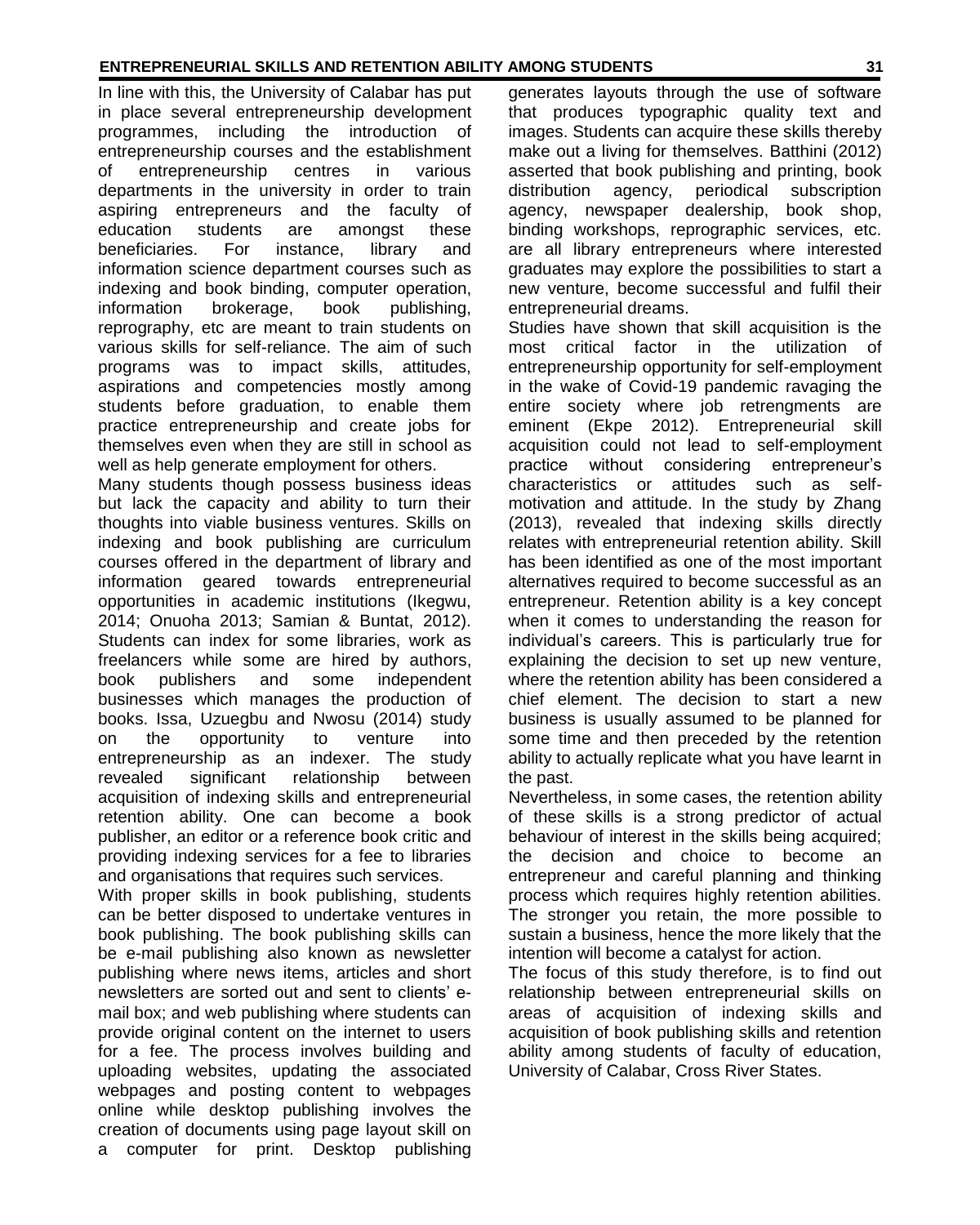#### **Purpose of the study**

The purpose of this study was to examine relationship between entrepreneurial skills and retention ability among students in faculty of education, University of Calabar, Cross River States. Specifically, the study was to:

1. Determine the relationship between acquisition of indexing skills on retention ability;

2. Find out the relationship between acquisition of book publishing skills on retention ability.

#### **Research hypotheses**

**1.** There is no significant relationship between acquisition of indexing skills on retention ability;

**2.** There is no significant relationship between acquisition of book publishing skills on retention ability.

#### **METHODOLOGY**

Correlational survey design was adopted for this study. This design was appropriate for this study because it aimed at finding out the relationship between acquisition of entrepreneurial skills and retention ability among students in faculty of

education. This research was carried out in two selected departments (Department of Library and Information Science and Department of Curriculum and Teaching), University of Calabar, Cross River States, Nigeria. Census procedure was used to select the entire UTME 2018/2019 academic session 200 to 400 level students in the selected departments. The justification for this category of students is based on the fact they are the ones who have been taught these skills and may likely be in the labour market soon. A research instruments titled "Entrepreneurial Skills and Retention Ability Questionnaire (ESRAQ)" was used to gather data for the study. The validity of the instrument was determined by two experts from measurement and evaluation, university of Calabar. Data was obtained after a trial test was conducted on 40 respondents from Department of Library and Information Science, University of Cross River State, Calabar that was not part of the main study area. Cronbach Alpha Co-efficient was used to determine its internal consistency. The reliability figures for the different sub-scales range from 0.81-0.89 showing that the instrument was high enough for it to be used for the study.

### **TABLE 1**

Distribution of population in the study area

| Names of Departments    |     |             | 200 level | 300 level | 400 level | ™otal |
|-------------------------|-----|-------------|-----------|-----------|-----------|-------|
| Library                 | and | Information | - 79      | 51        | 50        | 180   |
| Science                 |     |             |           |           |           |       |
| Curriculum and Teaching |     |             | 47        | 40        | 33        | 120   |
| Total                   |     |             | 126       | 91        | 83        | 300   |

Source: Offices of the various Heads of Departments (2019)

#### **RESULTS**

#### **TABLE 2**

Pearson product moment correlation analysis of the relationship between acquisition of indexing skills and retention ability. (N=300)

| Variables                      | Mean  | SD   | VY∠<br>$\overline{\nabla}$ $\sqrt{2}$ | ΣXΥ    |       | P-Value |
|--------------------------------|-------|------|---------------------------------------|--------|-------|---------|
| Acquisition of indexing skills | 12.49 | 2.59 | 2691.96                               |        |       |         |
| Retention ability              | 66.96 | 6.23 | 15495.36                              | 607.84 | 0.194 | 0.020   |

P<0.05, df=300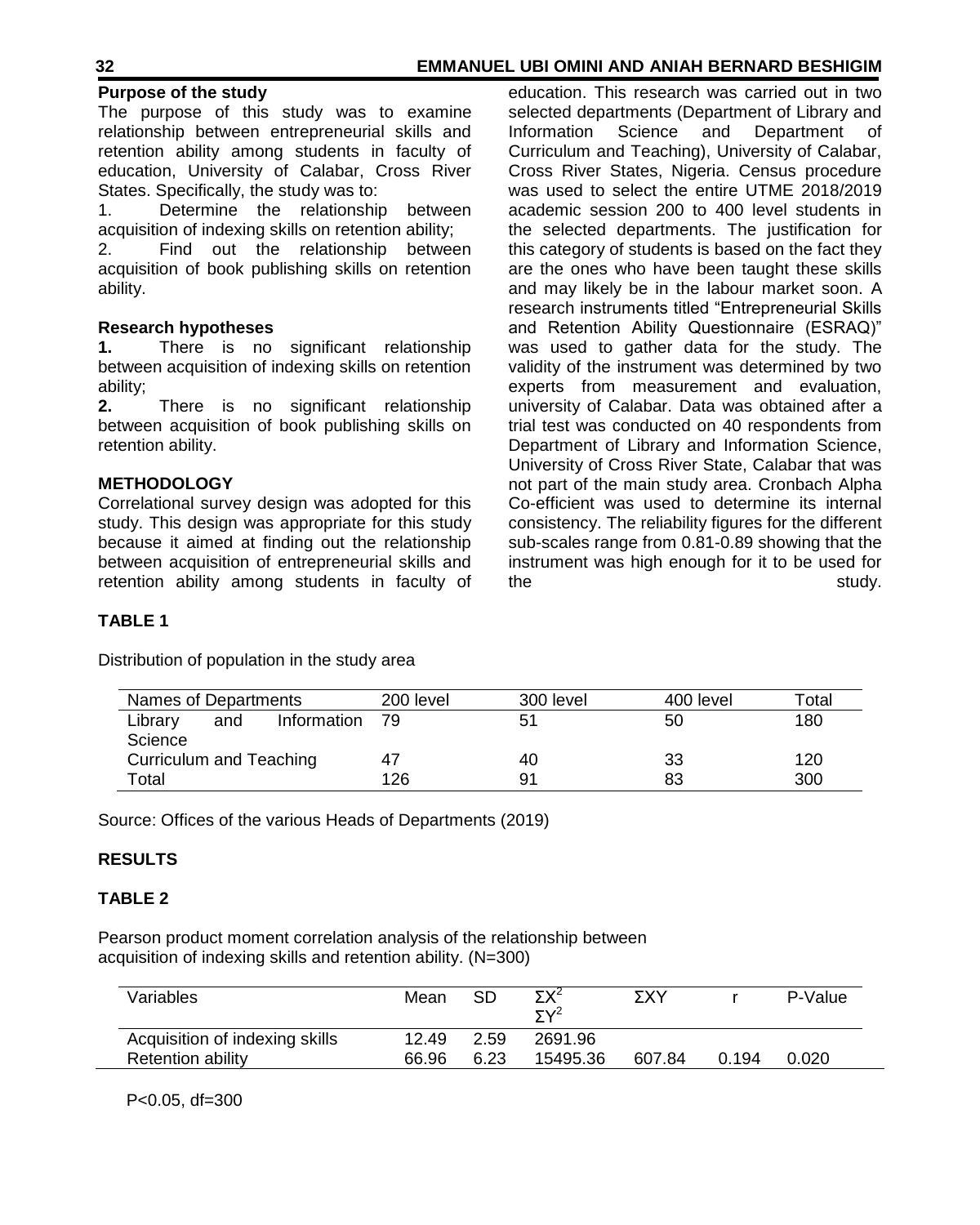#### **ENTREPRENEURIAL SKILLS AND RETENTION ABILITY AMONG STUDENTS 32**

The Table 2 above, acquisition of indexing skills has a mean of 12.49 and SD of 2.59 and retention ability with mean of 66.96 and SD of 6.23 have  $P < 0.05$  and produced an  $r = 0.194$  at df of 300 showing that acquisition of indexing skills is positively correlated with retention ability among students of faculty of education. Therefore, the null hypothesis was rejected. This shows that acquisition of indexing skills is significantly related with retention ability. When

students are properly taught the step by step ways of indexing skills with practical on-the-spot facilities, it may help students to not only understand it but also have passion for such skills thereby retaining such skills when there have left school knowing fully well the dearth of government paid job and the importance of acquiring such skills that may sustain them thereby making a living out of it.

#### **TABLE 3**

Pearson product moment correlation analysis of the relationship between acquisition of binding skills and retention ability (N=300)

| Variables                                                  | Mean           | SD           | ΣX <sup>2</sup><br>$5v^2$ | ΣΧΥ   | P-Value |
|------------------------------------------------------------|----------------|--------------|---------------------------|-------|---------|
| Acquisition of book publishing skills<br>Retention ability | 11.51<br>66.96 | 2.48<br>6.23 | 2459.96<br>15495.36       | 2.646 | 0.001   |
|                                                            |                |              |                           |       |         |

#### p<0.05, df=300

Table 3 shows that acquisition of book publishing skills has a mean and standard deviation of 11.51 and 2.48 respectively and retention ability has a mean of 66.96 and standard deviation of 6.23. The correlation coefficient obtained from Pearson product moment correlation between acquisition of book publishing skills and retention ability is r  $=$  17 at df of 300 is significant at P < 0.05. The result indicates that acquisition of book publishing skills has a positive correlation with retention ability among students in faculty of education. Therefore, the null hypothesis was rejected. This shows that acquisition of book publishing skills related with retention ability among students in faculty of education. Adequate teaching gadgets with practical oriented training, attitudes of students towards entrepreneurship drive through innovations and creativity and availability of equipment will help students to develop interest in acquiring book publishing skills, exploit new channels of opportunities in book publishing and also retain such skills for self-sustainability.

#### **DISCUSSION OF FINDINGS**

The result of the finding shows that there is a relationship between acquisition of indexing skills and retention ability. The result of this finding is in consonance with that of Ikegwu (2014), Onuoha (2013), and Samian and Buntat (2012) study revealed that indexing skills and book binding

skills are related to entrepreneurial opportunity in academic institutions. Also, study by Eke, Igwesi and Orii (2011) study revealed that entrepreneurship skills inculcates creative innovative, productive and managerial skills needed in business enterprises for self-reliance among students. Entrepreneurship is crucial ingredient towards economic growth and job creation (Marshall & Samuel, 2006).

The result of the finding also shows that there is a relationship between acquisition of book publishing skills correlates with retention ability. The finding is in line with Batthini (2012) who found that book publishing and printing, book distribution agency, periodical subscription agency, newspaper dealership, bookshop are library entrepreneurs where interested graduates explore the possibilities to start a new venture and become successful and fulfil their entrepreneurial dreams.

#### **CONCLUSION**

In the course of this study, two hypotheses were tested, and it was discovered that acquisition of indexing skills is positively correlate with retention ability among students in faculty of education. Acquisition of book publishing skills has a positive correlation with retention ability among students of faculty of education.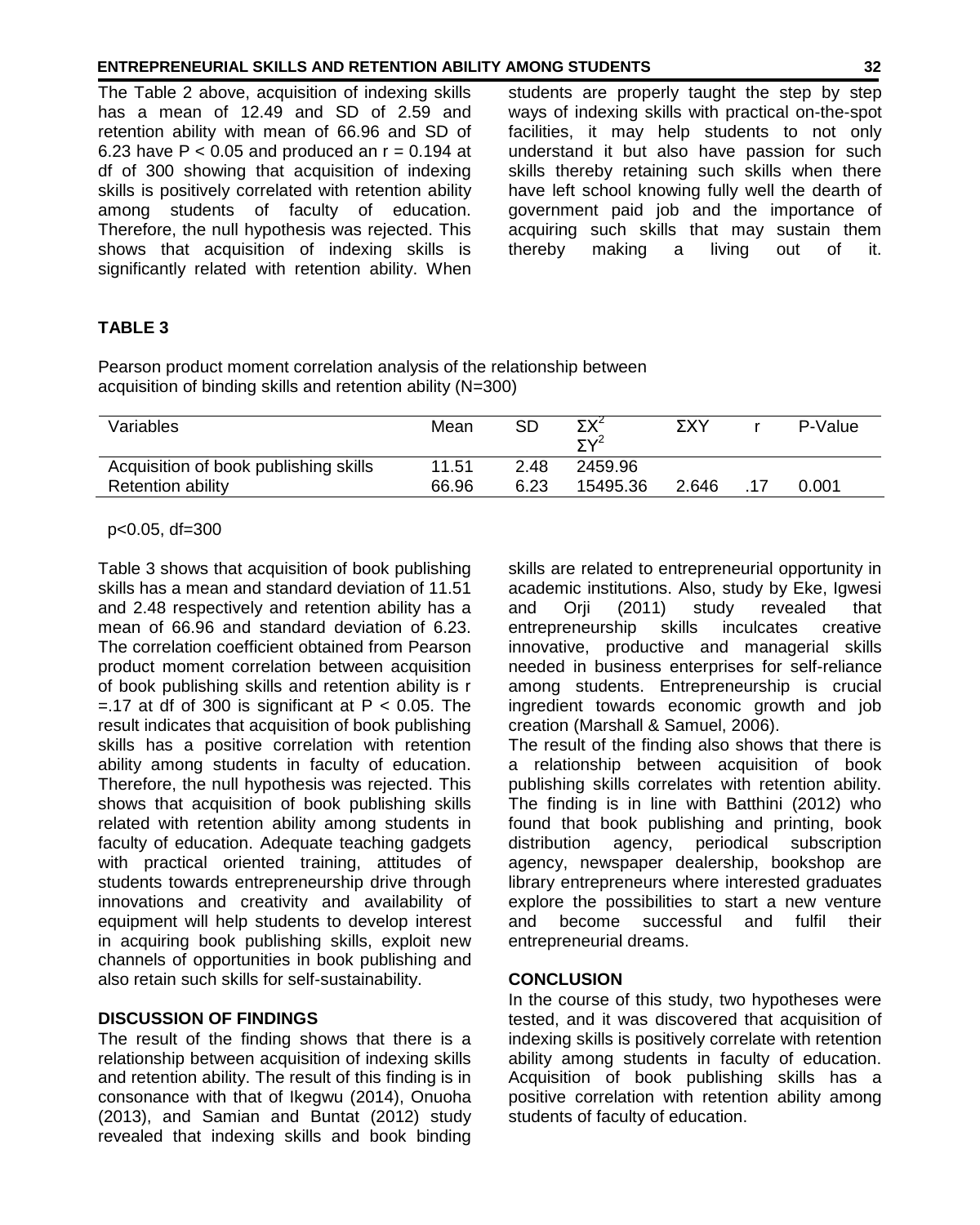Based on the findings, it was concluded that acquisition of indexing skills and book publishing skills enables students in university of calabar to engage in businesses during and after graduation. Gone are the days where students will graduate and be waiting for white-collar jobs.

## **RECOMMENDATIONS**

Based on the finding of the study, the following recommendations were made:

1. Support grant from schools and government should be granted to school leavers that have passion and enthusiasm to set-up their own business ventures on indexing skills upon graduation either from their various institutions or after graduation from the National Youth Service Corps (NYSC). This may help to encourage them to sustain the entrepreneurial skills they might have learnt during their course of study in the university.

2. Adequate teaching gadgets with practical oriented training should be given to students and those that the teachers have seen their passion for entrepreneurship drive should be monitored and assisted. This can be done through encouraging their business idea by financing their business plans and linking them with wellestablished companies. This will encourage more students to embrace entrepreneurial initiatives.

3. The school curriculum content should be reoriented towards entrepreneurship drives where entrepreneurship skills such as indexing and publishing skills will be taught and made attractive for students. This will bring about reinvigoration of self-employment skills among students knowing the current dearth of government paid jobs across Nigeria.

# **REFERENCES**

Batthini, G., 2012. Entrepreneurial opportunities for library and information science professionals: Being a paper presented at MANLIBNETs international conference on creating wisdom and knowledge through shared learning: Role of librarians and information managers, IIM, Indore.

- Eke, H. N., Igwesi, U. and Orji, D. I., 2011. Information professionals as agents for promoting entrepreneurship and technology education in actualizing vision 2020 for Nigeria. Library Philosophy and Practice. The **From** [http://www.webpages.uidaho.edu/~mboli](http://www.webpages.uidaho.edu/~mboli%09n/eke-Igwesi-orji.pdf.%20Retrieved%20on%20%0926/11/2020) [n/eke-Igwesi-orji.pdf. Retrieved on](http://www.webpages.uidaho.edu/~mboli%09n/eke-Igwesi-orji.pdf.%20Retrieved%20on%20%0926/11/2020)  [26/11/2020.](http://www.webpages.uidaho.edu/~mboli%09n/eke-Igwesi-orji.pdf.%20Retrieved%20on%20%0926/11/2020)
- Ekpe, E., 2012. The Role of Entrepreneurship Education on Job Creation among Youths in Nigeria. Academic Journal of Inter-Disciplinary Studies, 2(1), 21-29.
- Ikegwu, D. E., 2014. Gender, entrepreneurial self-efficacy and entrepreneurial career intentions: Implications for entrepreneurship education. Entrepreneur Theory Practice, 31(4), 397-416.
- Isibor, A., 2016. Promoting entrepreneurship education in Nigerian universities gleaning from the successes of China's higher education. Journal of the Nigerian library association, 49 (1&2), 25-33.
- Issa, A. O., Uzuegbu, C. P. and Nwosu, M. C., 2014. Entrepreneurship Studies and Practices in Library and Information Science. Umuahia, Nigeria: Zed Communications Publisher Ltd.
- National Bureau of Statistics. 2020. The Nigerian Economic Alert. Abuja: The NBS Publication. National Bureau of Statistics. 2010. Statistical news: Labour force statistics No. 476. Abuja: The NBS Publication. Pp. 36-48.
- Marshall, M. I. and Samuel, A., 2006. The effect of human and financial capital on the entrepreneurial process: an urban-rural comparism of entrepreneurship in Indiana. Selected paper for presentation at the American Agricultural Economic Association Annual meeting, California. July 23<sup>rd</sup> - 26<sup>th</sup>.